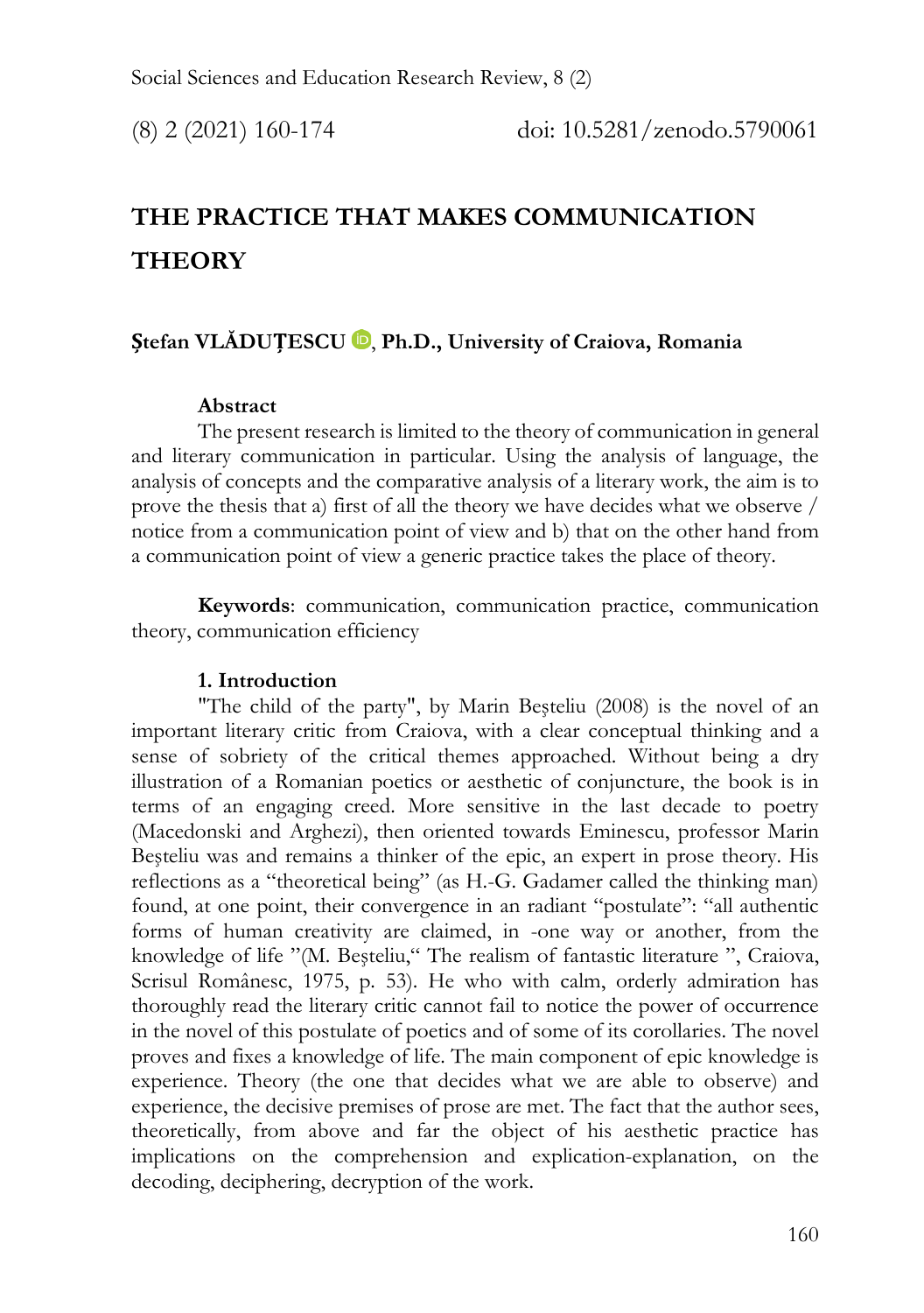#### Social Sciences and Education Research Review, 8 (2)

First, it should be noted that the title of the book has a meaning. It has functions of summary, orientation, marking positions, highlighting options, determining reading paths, inducing and stimulating interpretive paths. The "child of the party" is one of the answers to the book's repeated fundamental question: "who am I really" (p. 62, p. 103, p. 185, p. 187). It is not a question that triggers a philosophical clarification, but one that solves a life situation. The meditation framework is part of the broader epic context of the dismissal of a senior party official. In order to continue "to be", to "exist" in a situation of dismissal, Ilie Baldovin finds that the most important thing is to clarify who he really is. "Colonel, he tells Ion Tănăsucă (the head of the County Security), we have to ask ourselves who we really are, at least that way, sometimes, when ... (...) At least to ..." (2008, p. 62). In the context of the replacement and in the situation of a routine meeting with his relatives (Ion Tănăsucă, Ion Florescu, the head of the propaganda department, Lily and the engineer Alexandru), the ex-secretary with propaganda says this in the strict framework of the "critical point of discussing the truth on its destiny "(2008, p. 49). We are not dealing with a freephilosophical meditation on self-knowledge (Basic & Delić, 2019; Csesznek & Coman, 2020; Koetaan, 2020), but with an occasional reflection: "when" ... we are going through a difficult situation. Elucidation aims to find a practical solution to life, and not to solve a philosophical problem in principle. The event induces, therefore, internally a thorough meditation on the alternatives of continuing existence in the new reality.

#### **2. Imagination and communication**

The epic imaginary of the novel is structured on four significant areas, benefiting from clear delimitation landmarks: an erased biography (A.), an activist career in which the party is seen as a form of power (B.), living a search for what it is truly himself (C.) and a parabolic meditation on power (D.).

A. Ilie Baldovin does not have a complicated story. Born in the village on July 14, 1932, the son of Catrina and Tudor, he grew up in the country, near a railway, where he goes with the cattle to graze. The primary classes finish them mediocre in the village. At school, "there was no one who knows what", learning from the fear of the zulufi practice practiced by the teacher Vasilescu (2008, p. 76). Then he goes to normal school in the city, stays in boarding school, being just as unremarkably intellectual. Here, through a contest of circumstances, he enters the UTM and acquires the taste of power. Following a fight with Gogu Grasu's neighborhood gang, in order to have access to the dancing evenings at the Green Fence, solved by the popular militia, Ilie "finds out" that he took part in a TUM action. His picture appears in the newspaper and he becomes secretary of the UTM organization. Now the membership card changes his "destiny" and "discovers what it means to fear others for the new power" (pp. 78-79). At the same time, his erotic life begins. He returns as a village teacher and secretary of the TUM Committee. Take part in the numerical growth of the party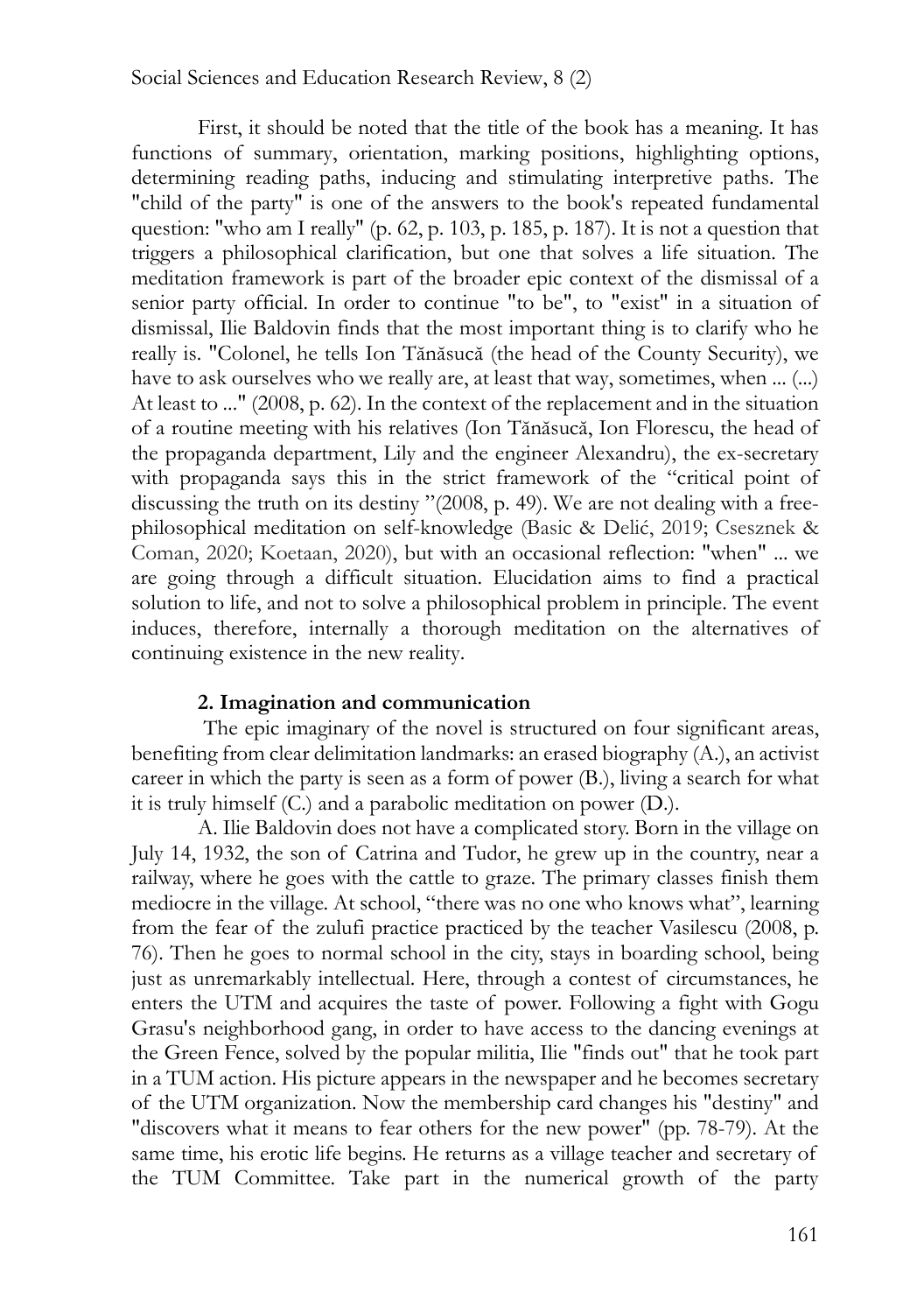organization and collectivization. He has an affair with Lenuta, the daughter of a former legionnaire. "On a Friday" he is called to the Regional Party Committee by Aurică Mărgineanu, the chief of staff. After verifying his "origin" and "relatives", Mărgineanu deals with "attitude" and "level" where Baldovin presents, according to an anonymous report, serious shortcomings. In essence, he was complained that although he was given the task, he refused to expose the mathematics teacher Vintilă. Baldovin tells the cadrist that Vintilă had made "Chinese" a student who did not understand an exercise; he had also told the director Vasilcoiu in Chinese. The latter had asked Baldovin to send a dispatch to the party: "I, a young UTM member, outraged by the bourgeois attitude of Professor Vintilă (...) who expressed his impartiality towards the great Chinese people (...)" ( 2008, p. 71). Mărgineanu clarifies what it is about. Identifies the informer in the person of director Vasilcoiu; He telephoned him and, building on Baldovin's correctness, said, "Yes, leave Baldovin alone, do you understand?" Yeah, that's the party kid, you know? Let me know, you're afraid they won't come for you. If I want you to fly tomorrow, do you understand? " Then he tells Baldovin: "Comrade, now everything is clear! Where you have been, you have worked well, we will promote you as an activist "(2008, p. 72). He is trained for six months before being appointed as an instructor. His first task at the city organizer was to dismiss school principals with bourgeois, retrograde convictions. Because he did not receive the list of visas from Aurică Mărgineanu, Baldovin "decided to change everyone from his position", "then he forced his former director to retire" (p. 207). He also purified the libraries, on which occasion he made an enviable library out of the "forbidden" books (Carlos Bonifacio, 2021; D'Auria et al., 2021; Tian & Yu, 2021). Going to a commune to investigate a complaint against the engineer-agronomist Maria Smărăndescu, he discovers in the beautiful chief engineer an honest and industrious man. He marries her a year later, telling her that "he loves the party first and then he loves her" (p. 99).

Now he is promoted by Vasile Corâci, the regional secretary with propaganda, as head of the district's organizing commission. Also from Coraci comes his advancement, at the age of 24, as head of the region's propaganda commission. As the first step in his life as an activist, Baldovin was dismissed and sent by Coraci as a simple instructor to a northern district. Since he did not understand why he was demoted, he then invented the "soul agenda" (p. 228): in order to write down the secrets and analyze the situations, "in order to understand". On this occasion he received the second lesson of life: "never let himself be discovered, always remain on guard" (p. 229). The first lesson had been to "trust that he would abolish man's exploitation of man." He stays in the district for three years. Now he invents, also to understand, notebooks: one to write down people, how they were and when he met them; another to record problems, mindsets, and what they could do to change them; another red, in which he retained "secret thoughts that no one should have known" (p. 231) and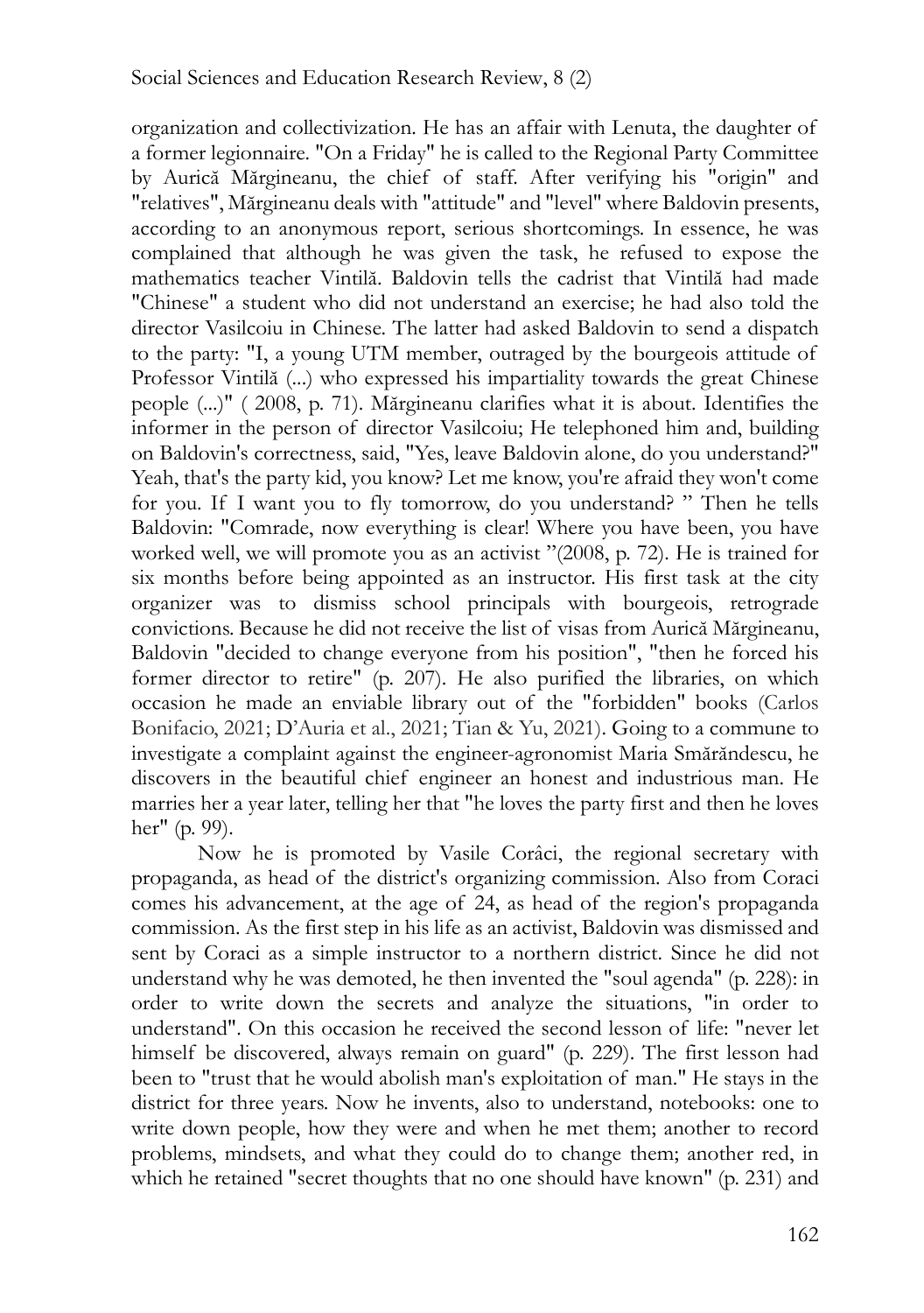an agenda (blue) for noting immediate tasks and ticking solved tasks (Crăciun, 2019).

During the "sanctioning" interval, he meets Professor Mateescu (former director of the legionary high school) where he finds peace of mind looking back with the understanding that sometimes undeserved troubles happen to you, you suffer it through no fault of your own. From this he learns that from the balance to an inner balance one reaches "through work" (p. 234). With the lesson of work learned, in the three years he "worked hard to forget and to know." He then returned to the regional party, studied with Ştefan Gheorghiu and became the second man in the county, secretary with propaganda. We see him on visits, receiving in the audience. Demanding, harsh and sharp, he dismisses and takes action on behalf of the party. Without the knowledge of the first secretary, the staff file for the Central Committee is drawn up, so that he is rightly expected to be promoted. In this context, after the XIII Congress (p. 170) and the Plenary of Mangalia, for the promotion of women, he is replaced from office and left as a member of the bureau with the same salary, among the secretaries.

B. The cultural foundations of the activist's personality are well defined. Ilie Baldovin has a poor education and a low culture. There was no one at school. He learned little, out of obligation and under threat of punishment. He has no university education; "The courses taken at Ştefan Gheorghiu were equated by decree with higher education, and the graduation exam with the doctorate". His readings are poor, dry: "he never read a whole book" (p. 125). In his youth he had endeavored to learn political economy after Capital, but he had a severe headache and had not advanced more than "thirty pages." He skipped Lenin, following the text's underlinings before him, and in the literature he retained only the texts in the textbook. His basic reading was Spark: He "read Spark daily" (p. 83) since high school. Even later, as an activist, he did not have to kill himself with reading, because in Scânteia he found "all the explanations and they were on the line". He had learned four poems ("Clăcaşii" by Bolliac, "We want land" by Coşbuc, "Cor de robi" by Th. Neculuţă, "I speak to you, America" by Maria Banuş) and excerpts from "Surâsul Hiroshimei" by Eugen Jebeleanu (p. 86). If we were to think of the communist activist in terms of Ilie Baldovin's poor culture, then most party members were activists. Activist Baldovin is a servant of the "Power represented by the party." "I am the party's child," he tells his wife, trained as a career activist "(p. 86). He had a "troubled life as an activist." However, he was always "a prospective activist", a "professional activist" (p. 100). His first role model as a "true activist" (p. 213) is Vasile Coraci (propaganda secretary), a man who "was not afraid of anything." He is also the first disappointment, because he demotes him from the position of head of the Regional Organizing Commission and moves him to a northern district as a simple instructor. This is the first step in the "activist career". He has now "matured as an activist." In time, Baldovin became a "skilled activist" (p. 139). His relatives consider him "an important party activist" and draw on his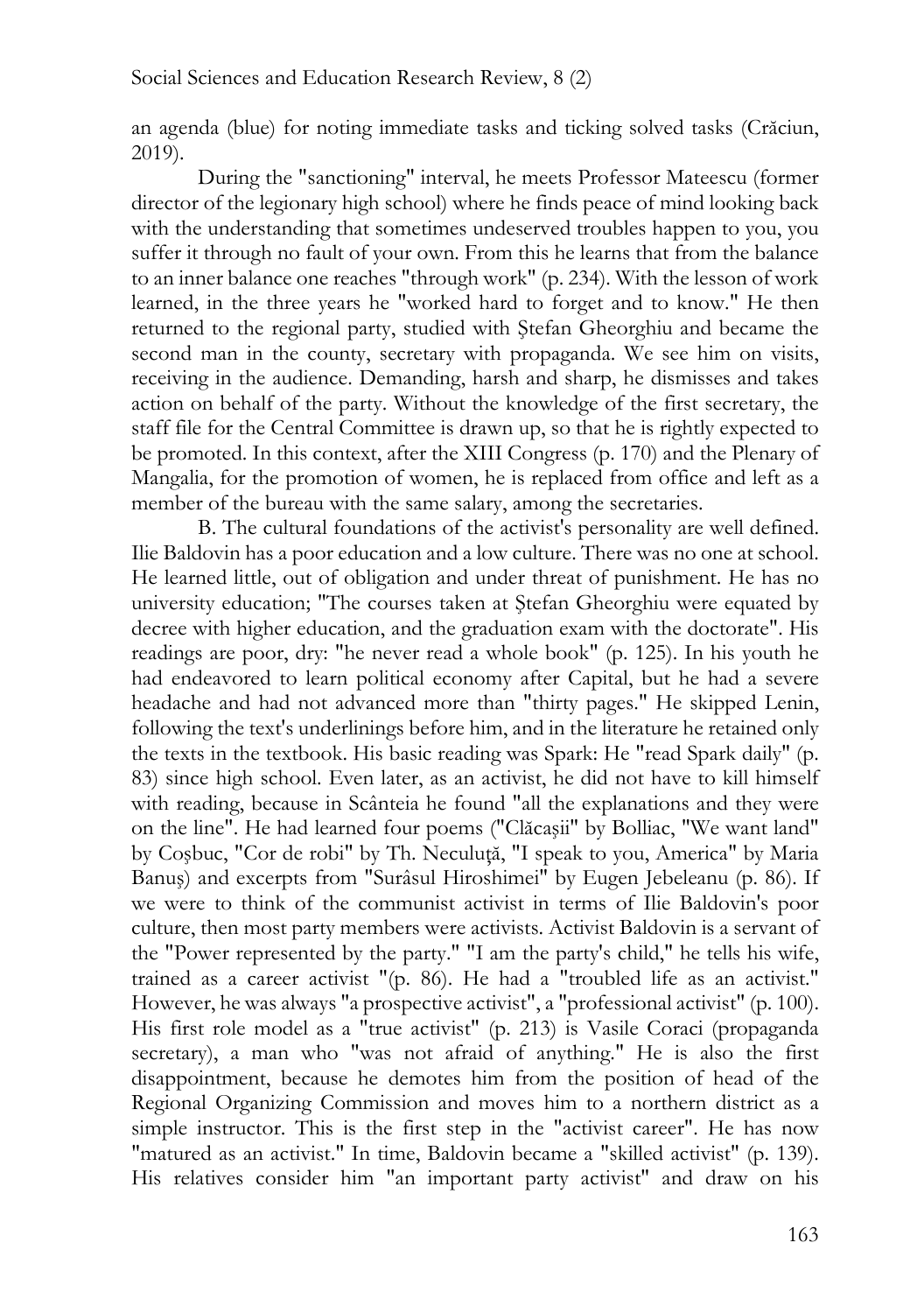experience: "he has not been mentioned since you were a party activist" (p. 154). Baldovin "analyzes as an activist" all events. He has an activist conscience and avoids social behaviors that profile him as "one of them, an ordinary activist": "I am the activist and they are simple party members" (p. 164). As secretary with propaganda, he "set an example of intransigence" (p. 100): he dismissed, changed positions, took harsh measures. In this context, in the spring before his replacement, Spânu proposed that a file be made for the staff reserve at the highest level, at C.C. He was called to the C.C. ward, was questioned and confirmed for a "shadow team," the ward chief had told him. He did not tell anyone about this: not even the first secretary or his wife. After that, he acted "with more energy", he went without hesitation to where "it was not his job" (p. 100) to control and sanction, passing on the area of competence of the other secretaries. Against this background of optimism and offense, Baldovin is replaced. Although he knows that he is the child of the party, although he realizes that he has sins, but he did not make mistakes, despite the fact that he is fully aware that there will be a place in the system for him, even thinking that it is not good to dramatize. a drama. "Let's not dramatize" (p. 92), he tells his wife and also states that "she was going through a drama" (p. 202). After his replacement, he was informed that he would remain "active", "at the disposal of the County Committee as an activist" (p. 103). He is confirmed by the staff that his file continues to be "on the top shelf, the one with the members of the Central Committee", that he also received a certification note, which showed that "it is on the wave" (p. 109). He was later received by the Grand Prime Minister and was given the prospect of becoming secretary of propaganda at the C.C.

In Baldovin's system of analysis, the situation is the element from which it starts both professionally and personally. He always begins "building his own image of the situation" (p. 264). As an activist, he seeks to build on the "real situation on the ground." When what he knows is not structurally structured, he starts from the "analysis of virtual situations". Once the situation is set in clear terms, he decides to act: "he was not shy to be angular, threatening or understanding, as the situation required" (p. 212). In terms of work, his effort consists, in particular, in "knowing the problems" and in "adapting propaganda to conjunctural situations". He succeeded in this endeavor better than others "because he understood the demands of the moment and knew how to master situations" (p. 91). Ilie Baldovin puts the real data in a deficient reasoning. His emotions are the result of a wrong thought of his personal situation. It would be said that he knows through anamorphosis, through the deformation of a situation. However, he lives it as if it were real. He lives his "precarious situation in the party" (p. 259) and deals with this: "now my situation in the party must come to the fore." These reflections make him "calm and at peace" (p. 185). The leitmotif is "This is the situation" (p. 185, p. 212, p. 149). His way of reasoning remains a peasant one (Ionescu, 2013; runză, 2020; Frunză, 2021). The city culture (high school) is too little to be able to change it. The postulates of his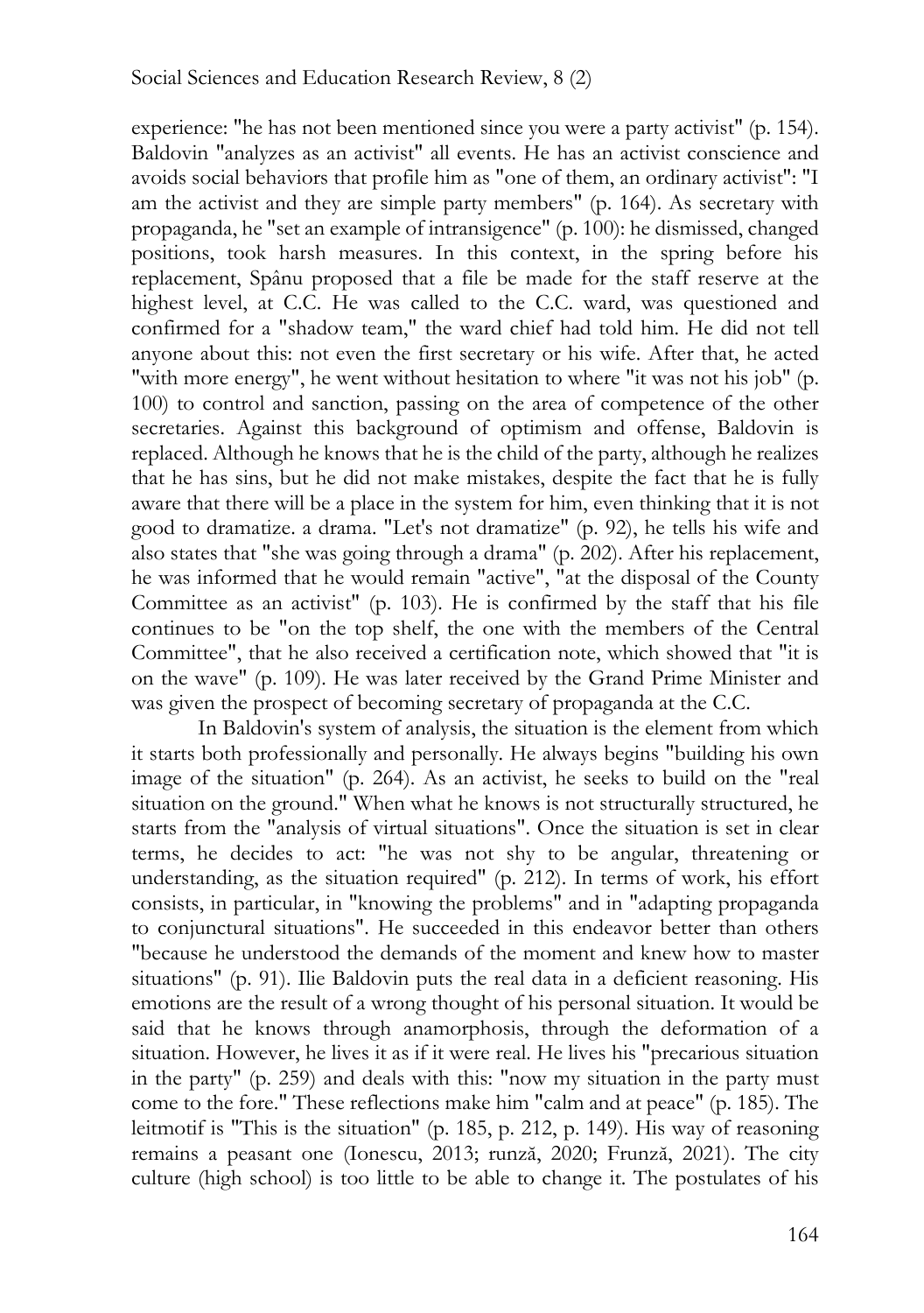thinking are based on proverbs. In his conduct, the "peasant mentality" is observed (p. 36), especially the one that sees that "it is good to beware of the horse's hoof and the boss's eye". The judging criterion is also the fact that "in the country it is said" not to get "gargoyles on your head". From this perspective, the emphasis on the premonition brought by the dream, on the signals given by it, becomes explicable. "The truth of the dream", the old images "give a signal" (p. 7). He also relies on the signals given by anxiety, because after the first scale "he learned to listen to the inner fear and to discover the possible centers of radiation of danger" (p. 37). Sign the notes in the red diary. He feels the replacement is a big failure and wonders, "now why didn't the alert signal work?" (p. 37). The reality is that being in no danger, he had no warning signal to trigger. In fact, he admits that it could be something else than he considers: "" Unless ... ", he lost himself in a dream" (p. 37). At one point he gives in to "only if", that is, to the idea that he misjudged the situation and that, in reality, he remains on the wave. Then he chooses not to get out of the artificial drama, saying that, however, "It is not bad to simulate the fall, to be prepared" (p. 194). The essence of his peasant mentality is in the past and in the country. Particularizing an idea of Professor Eugen Negrici, we claim that Baldovin's anxieties, his fear and anxiety "activate the matrix myths (" securing time "and" securing space ") and trigger compensatory impulses" (E. Negrici, "Illusions of Romanian literature", Iasi , Polirom, pp. 284).

The past is the security time, and the village is the security place. That is why diving into the past and daydreaming is comforting, invigorating, "refreshing" (p. 269), for that is its essence. In his youth he was more peasant than now, so becoming younger again is protected and authentic. After all, he says, "we are children of the country who have conquered the city" (p. 56). Remembrance is a form of being at home. Another form is the trip to the country with his parents and mother-in-law Ileana: "he makes a trip to his origins" (p. 129). Arriving in the village means for him to re-verify and consolidate his thinking criteria. On the other hand, the past and recollection also give a way of understanding: "try to recall the sequences in order to understand what had happened" (p. 33). In fact, Ilie Baldovin does not understand the situation to be replaced. In the country and in the past, Ilie Baldovin seeks the essence of being. By living in the country, he knows, the peasants "defended (...) the authenticity of their being" (p. 231). In his opinion, his true being consisted of two parts: one inherited or "formed in time, and the other imposed, that of the party function" (p. 64). The epic depicts the related facts under an intention of realistic analysis of life. Dismissal is investigated from a causal perspective, not as a resultant fact, as an effect of a contest of circumstances, but as a materialization of a planned approach. Mechanical imagination and logicoid reasoning are the two limits within which the search for the trigger for the process of "change" in function falls. Ilie Baldovin has a typical activist mentality. Through his qualities as a man with a measured and lucid awareness of his deeds, the peasant mental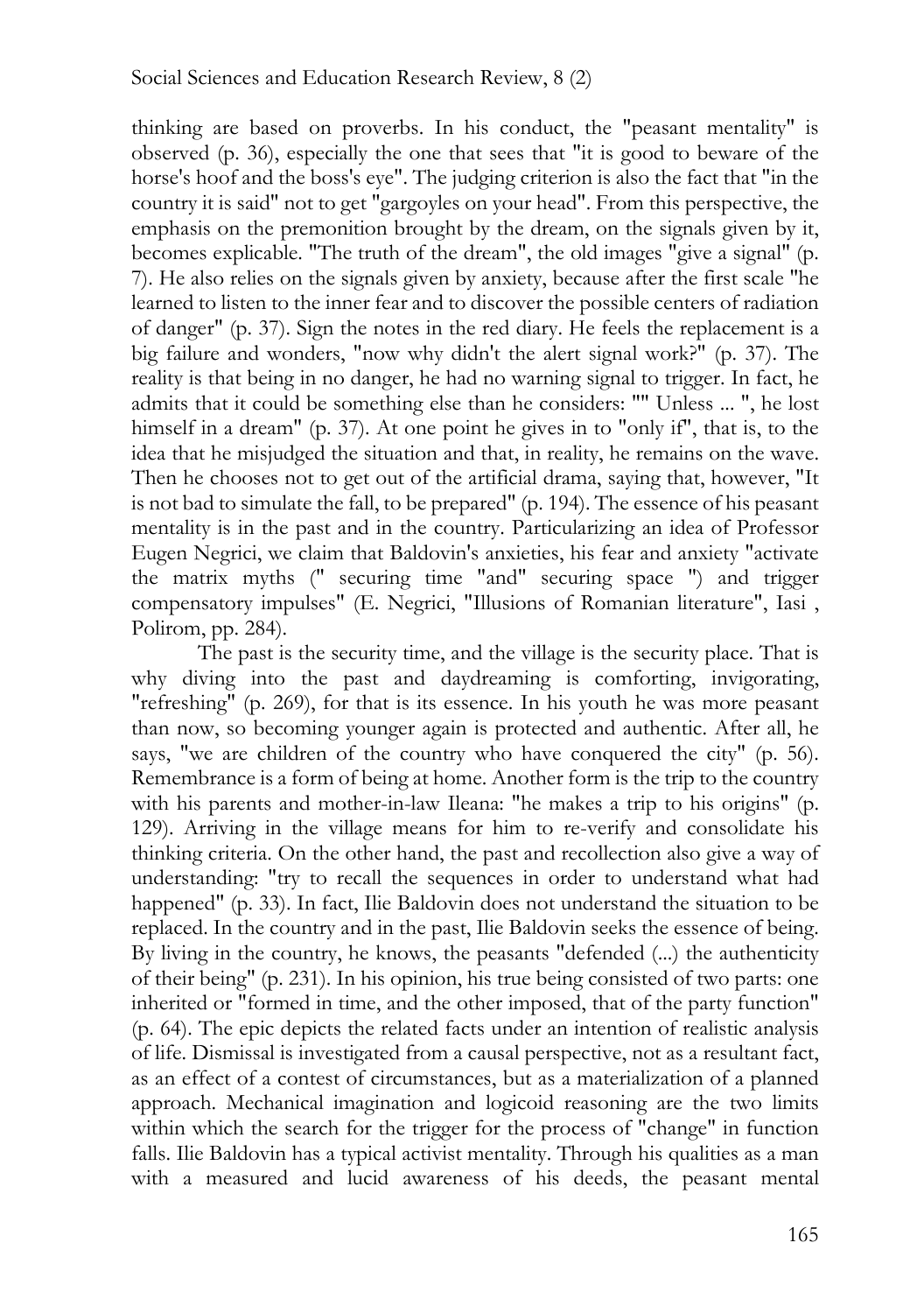prototypicality (Gioroceanu, 2018; Zita, 2020; Li, 2021; Hoque et al., 2021) comes to be rehabilitated. Generally the intended measure in all outlines the constant savior of the human spirit. A man of a sense of proportion, Baldovin is an activist and that's it. He is an activist, and nothing can be done for or against him.

The inertial thinking of a man of power (Strechie, 2008; Negrea, 2018; Popescu, 2020), of a man who knows everything, makes him all the more incapable of enduring insecurity. From this perspective, he appears as an illustration of man in the situation of being the object of his own doubts in the face of insurmountable obstacles. As is well known, beneath every emotion lies a thought, and every new emotion creates a new thought. Baldovin is haunted by thoughts. Dismissal brings uncertainty, and uncertainty produces anxiety. We will find in the end that the change of position leads Ilie Baldovin to overtaking himself. The crisis of self-confidence and the idea of going through a drama do not demobilize the well-versed activist. In the new attempt, he revalidates a behavior he was previously forced to resort to (at the age of 24). In his exploratory conduct are attracted different means: dream, imagination, intuition, elements of natural logic (analogy, induction, deduction). In order to capitalize on his arsenal of processing tools, Baldovin has preserved in agendas and notebooks facts, opinions and analyzes. The thinking that is applied on the matter is also one of ideological orientation, of propagandistic type. Baldovin is a bone marrow activist. He is an activist in world thinking and social chess. He is an activist in the family, he is an activist with his mistresses, he is an activist even in his relationship with himself.

C. The clarification of "who I really am" takes place on the basis of political education and for the purpose of evolution on the scale of power. The return to self through the recollection of the past occurs on the interval of a structure of finalities in which the political power, the power and again the Power preside. The search for true identity enables reason to capitalize on dark data provided by the subconscious: "wolves". In his search, reason also enters the repository of myths and the abyssal psyche. Try to exploit any signal. Internally or externally, emitted by attractive ideas of the intellect, by the obscure background of the ego, by the indecipherable social sub-body. He searches even in the unaltered signs of primary bodily psychology. It is forced to decrypt signals even from the field of peasant basal genes, of the founding matrix of the personality. He is inclined to trust even the (favorable) signs brought to light by the books given by his mother-in-law Ileana. His faith in the truth of his childhood, of adolescence, of his "home", of his parents, his confidence in the values of the past are the source, the strength and the criterion for overcoming the artificial impasse. Ilie Baldovin cares about himself, his identity. He feels that he is not everyone and optimistically translates the mythology of personal inertia. It ultimately relies on itself as a mysterious entity whose cryptic language has learned to decode it. The register of research goes from instinct, affectivity and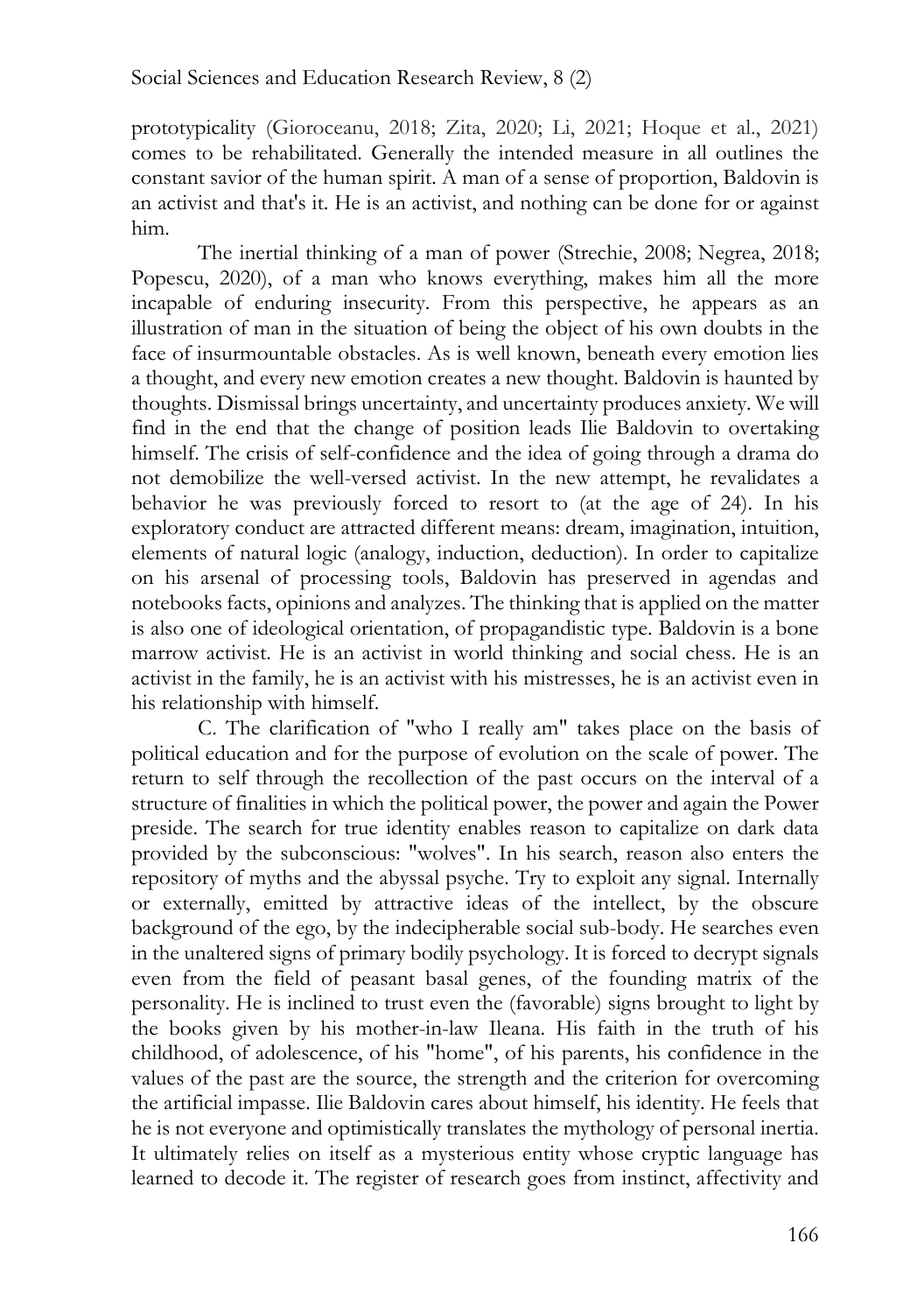cunning, from dream and dream trance to decipherable elements of social consciousness in potency and act. Its axiological anchoring grid in reality consists of: measure, responsibility, honesty, balance, common sense and commitment.

The emotional center of the character's psychology is delimited by emotions and feelings such as: anxiety, fear, anxiety, terror, nightmare, anxiety, fear, strangeness, joy, nostalgia, melancholy. Areas of affectivity are stimulated from dark-anxious to tonic-comforting. In general, the past, the memories, the recollections are comforting, invigorating, invigorating. The insistence on outlining the one who "really is" is based on the subsidiary idea, on the corollary that it is always fruitful to clarify through analysis the events in which you took part. The meaning of the facts comes after. Faced with the risk of simplification, however, it is necessary that the essences be fixed in lasting, clear and distinct ideas. The cardinal question is clarified in existential practice by equivocal answers called signals. Ilie Baldovin's drama does not consist in his dismissal, change, replacement, but in the rapid misunderstanding of his already ordered destiny. After all, according to Thomas' theorem, man does not behave as reality dictates, but as he thinks what is happening is real (Badal, 2021; Bunăiașu, Strungă, Stoian & Tilea, 2021; Okorokova, 2021). He generally takes the unfavorable signals, which he reads optimistically: he takes a chance at every opportunity.

Approached explanatory, the epic event that occupies the scene of the present narrative is part of the party's strategy to promote women. If he had not gone into the confusion of decoding the legitimate signals legitimate for change, Ilie Baldovin could have deciphered the situation as a moment of stagnation in the idea of a promotion. Through the suffering he produces, deciphering the signals in an unfavorable reference system, Baldovin reaches a self-clarification. Find out who he really is. In self-knowledge, he outlines his identity more precisely, delimits his activist profile more transparently and consolidates himself as a personality. In this respect, the political novel stands out as a novel of promotion in the order of power (Bușu & Popescu, 2018; Du, Li & Luo, 2021; Sharma et al., 2021).

The interval of the present covers an illumination of subjectivity that is discovered in a new reality. As acts of knowledge, recollection and analysis authentically express the dialectic of abandoning a deposed self in favor of one comforted, toned and purified through natural contact with the world of subjects (tails to flesh and milk). In this context, the vocation of man to rise through authentic self-knowledge, through self-revelation, is reaffirmed. There are four steps of Ilie Baldovin in finding out who he really is: a) to make the principles of living and acting strong; b) to be aware of loneliness; c) to capture the elements that prove that you cannot choose to disappear; d) in moments of balance, to give yourself back.

The first step is to reveal principles. Three proverbs are raised to the rank of existential postulates: "to see along your nose", "did you not lie down more than the blanket keeps you covered?", "To sleep peacefully with your head on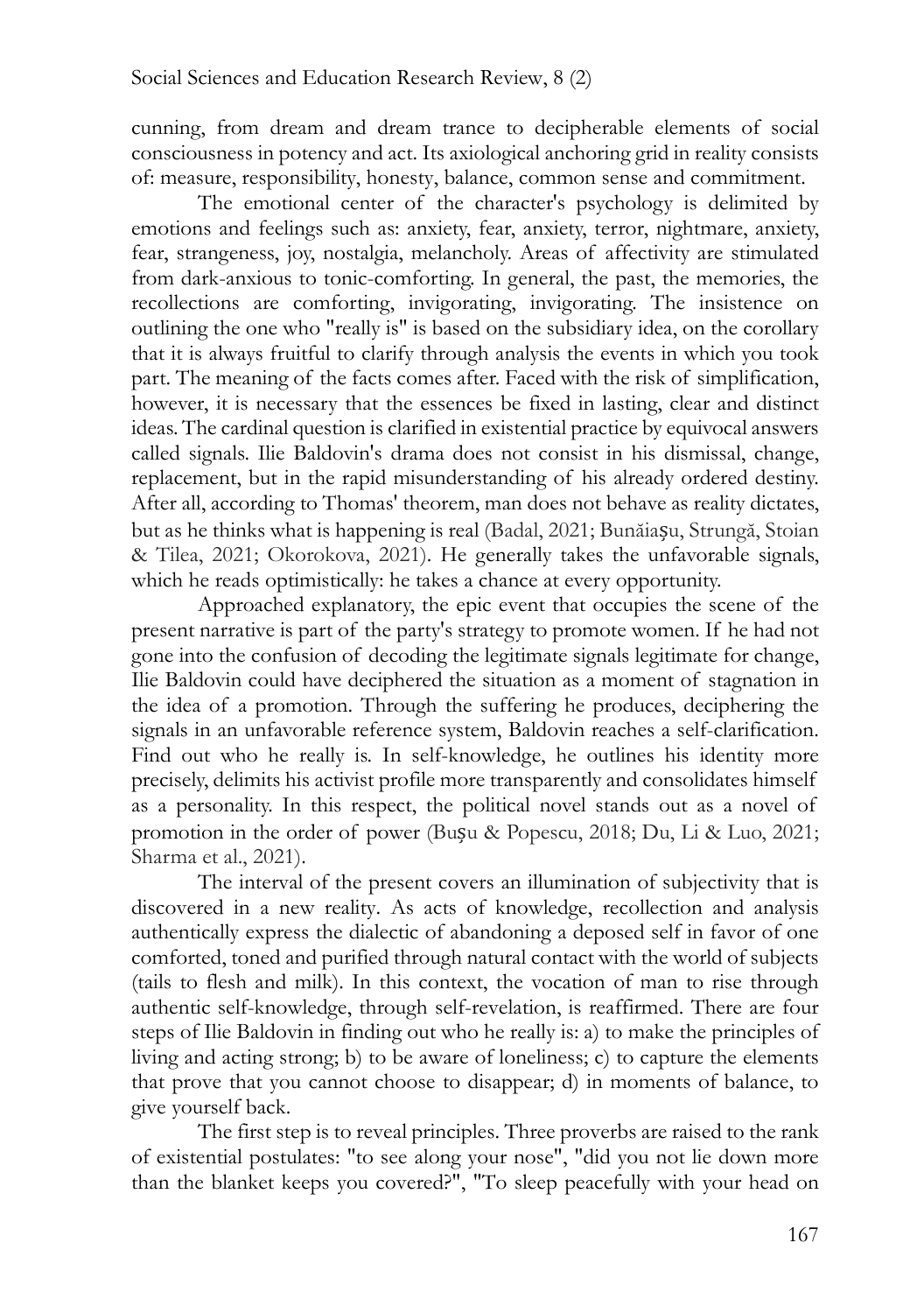your head" (p. 41). The coordinates of his praxeology show the peasant-popular nature of the activist Baldovin.

The second step is to reveal loneliness. Personally, his replacement puts him in a special situation (Căpăţînă et al., Sandu, 2020; Sandu & Nistor, 2020). The first aspect of this inaugural state is loneliness: "he felt alone and as if a stranger" (p. 8), "tortured by loneliness". He now has "suddenly the revelation of his loneliness" (p. 97). He realizes that in the decisive moments of life man is "always alone." In moments of loneliness, the past is erased, becoming invaluable, and the future is shaping up as "a white sheet on which you cannot write your destiny." The impasse, through which he passes in a way, one would say artificially, is radiographed as a situation, and the situations must be accepted as such: "Again alone? What to do to them, that is the situation, we have to adapt  $"$ (p. 149).

The third step is to reveal the places where he could return: he is not a man who has nowhere to go, he cannot choose to disappear, because, "child of the practice", power will always protect (Li, 2021; Hategan, 2021a; Hategan, 2021b). He seeks protection "at home" in the village, and finds it. The village is a safe place.

Self-revelation, as the fourth step in self-knowledge, consists in testing the limits to which you remain and the extent to which you become nothing else. Where you run into something, where you end up not doing something, there is the edge of your identity. Of course, reaching the limits, as L. Wittgenstein said, means having already exceeded them, but the discovery of the true self means, in addition, the validation of the self as a value and the fixation of identity. Within his spectrum, the activist individualizes through emotion, feeling and deliberation. The knowledge that the experience of change of function brings produces a change of function. The way he endures and suffers dismissal and fall makes him all the better prepared for a greater function in a system that operates according to the rule of the first function. Through the honesty and responsibility of Ilie Baldovin, fixed as coordinates of an acceptable reference system, the novel brings us in the situation of judging according to normal criteria an abnormality, the totalitarian system. However, self-revelation is also a highlight of those who make your destiny. Baldovin does not find his own way: he accidentally arrives in TUM, he happens to be an activist (Aurică Măgureanu sees him as the "child of the practice" when he discovers him honestly and with an argument-oriented thinking) and so on. Baldovin's suffering, in the area of self-revelation, results from the inability to realize that you cannot go your own way and that there must be someone to bring you to your own destiny. Fane Croitoru, Aurică Măgureanu, Corâci, Covrig, Maria Smărăndescu, Mateescu, the first secretary and the Grand Prime Minister are the people who make up Ilie Baldovin's destiny. He lives a fearless object. In its maintenance he engages the desire to be lucid and with his feet on the ground ("because everything is arranged in the end", p. 269), inner reflection and analysis. He eliminates psycho-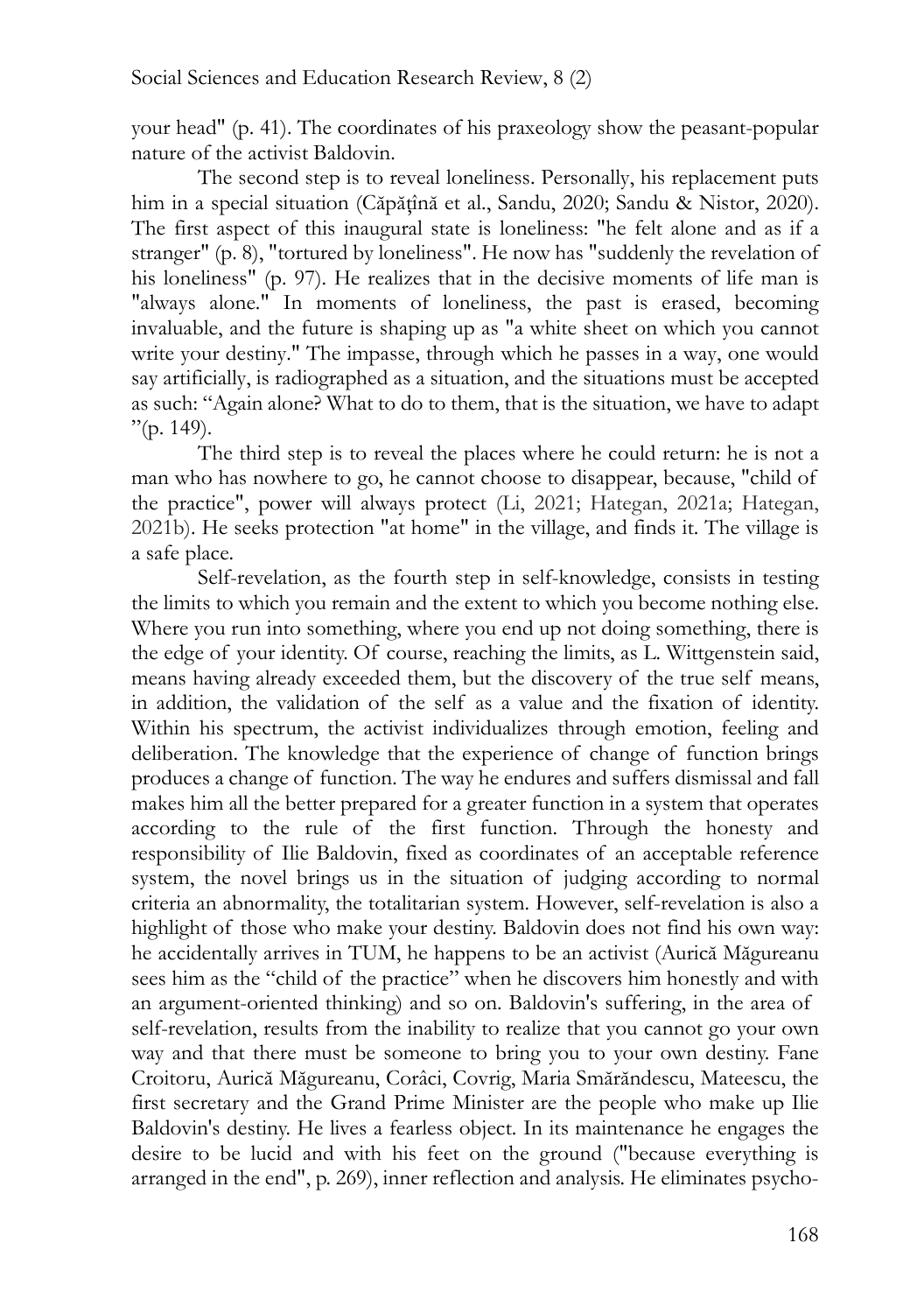subjective motivations one by one and retains for the self-generation of anxiety only the elements of perception, knowledge and processing of causes. The more he is subjectively anxious, the more he turns his attention to the facts: he knows from Mateescu to heal himself through work. Anxiety has as its intellectual equivalent uncertainty. Although his findings lead him to the conclusion that the party has unionized, that it has changed its line and is going in a direction that is not its own, although it takes into account that society presents itself as two antagonistic worlds (Roşca, 2020), although it is aware of all this in its imaginary. activist "child of the practice" and representative of power, does not accept to take seriously the bankruptcy of the system. Over time, the party divides society into "two worlds" (p. 198). Then, between them through ideology and favoritism he organizes an indelible hatred (Banta, 2017; Pîrvu, 2019; Suherman, 2021). In fact, in order for him to remain an activist, the structure does not have to change at all. He couldn't be anything else. His ideal of society is built as a derivative of his ideal of activism. The development of Power is not done according to an ideology, but according to a scheme in which he and the party remain in the vital center. The last steps of becoming aware of what he really is before he is anything else are done in a Kafkaesque parabolic atmosphere (Koetaan, 2020; Chiriţă, 2020).

D. In the drama he builds himself, he finds that he is going through, as an activist, a second scale and he feels "for the first time humiliated by a Power that seems to come from outside" (p. 35). From here you enter the fourth coordinate of the book, from the power "represented by the Party" to the analysis of power in general. The reflections are aimed at clarifying the situation in which he is, clarifying what the individual is and what he lives in relation to the Power, about the relationship between Power and ideal, between Power and image, about what he is, really, ultimately. As a novel hero, Baldovin saves himself through something. He has something extra. Ilie Baldovin has firm beliefs that are structured in a dream, in an ideal. Through his ideal, the erased activist becomes pregnant, becomes significant. On the other hand, through Baldovin's dream, the novel ascends to a meditation on existence and to the parable. The fourth level of the novel is that of power and reflection on power. The events of the novel take place in an unnamed village, in an unnamed city and at an unspecified time; thus some parabolic coordinates are fixed. Being part of power is the imposed component of being. Power has two aspects: "The power that the party represents" (p. 19) and Power as a function in a hierarchy. Party power is in the realm of realism, it underlies the thought of "hierarchies and functions" (p. 242). In this plan, the man can be "the child of the practice" (p. 68), "accomplice" (p. 247), "executor" (p. 54), "informant" (p. 255), "pawn" (p. 282). He can have "feeling" (p. 213), "taste" (p. 213), "sweetness" (p. 199), "the flavor of power" (p. 54). Parabolic are the "mirage" (p. 40) and the "fascination" (p. 40) of power. Realistic power is "only the means which it is normal to struggle to have, in order to fulfill your ideal" (p. 53). Parabolic power is "a privileged space that if you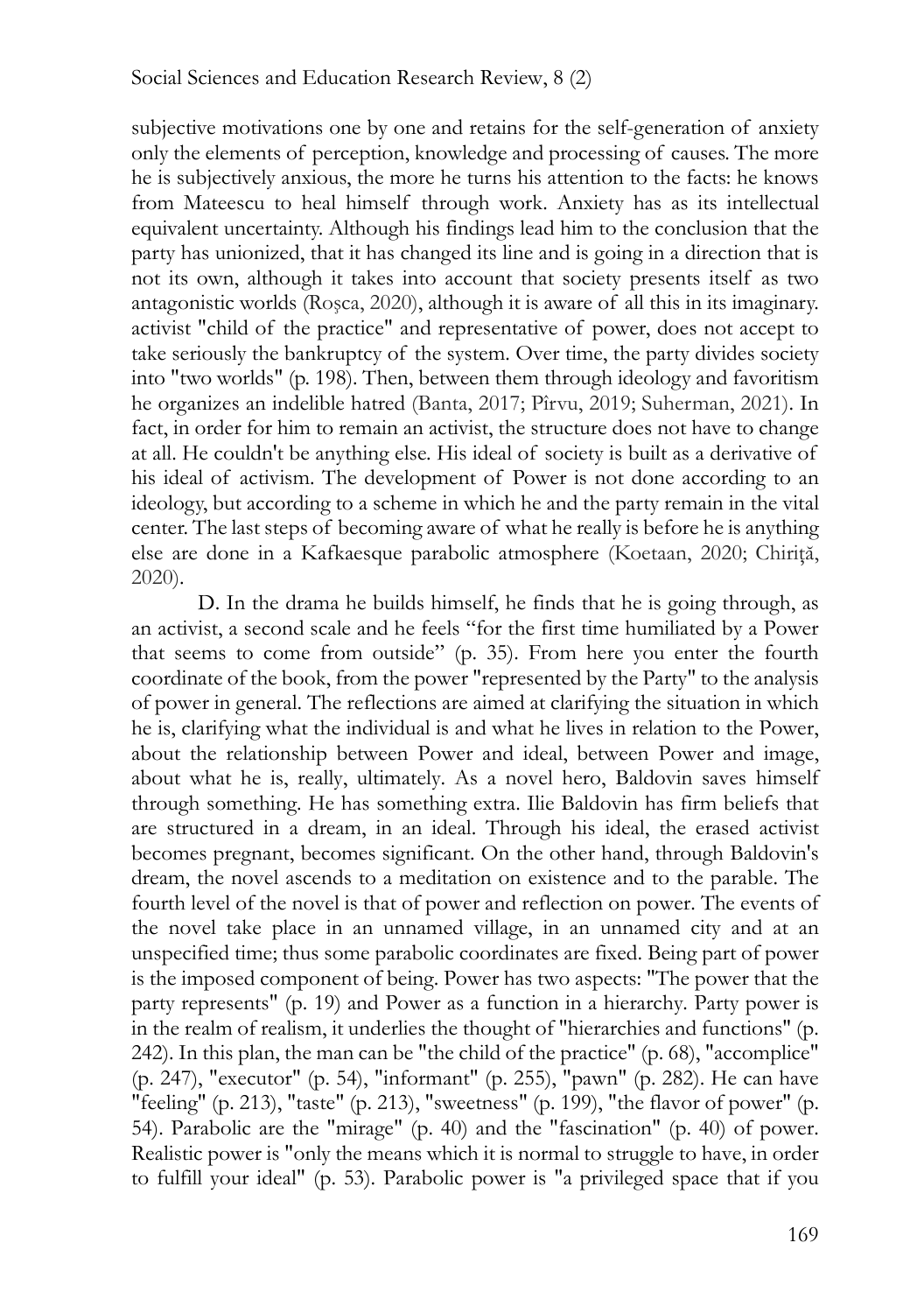enter you will never leave" (p. 53). Realistic power leaves you free; you are free when you "ignore that you represent power" (p. 103). At the same time, freedom gives authenticity to the being. The experience of parabolic power is made with the feeling that power "does not let me out" (p. 60). It isolates you, makes you feel like you are in a "greenhouse" (p. 60). Realistic is the being who is based on the "function given by the Power" (p. 103), fighting for it as an ideal, because every man has "his dream too" (p. 9). Parabolic is the idea that without power "you are an ordinary person" (p. 103). Realistic power is the one that manages a single world. Instead, the parabolic one separates "two worlds" (p. 198): the world of power and the world of submission. The world of parabolic power is one in which "you cannot part with the mask", the realistic one is the one lived with the idea that "the function is transient" (p. 64). Chapter X is the totally parabolic part of the book. One of the inflections started earlier is stabilized here parabolically: the bulldog characteristic. From where at first Ilie Baldovin had features that made him "look like a bulldog" (p. 33), along the way he resembles "again a blazed bulldog" (p. 103), so that on the parabolic area he appears with a " stubborn bulldog air "(p. 289). Power produces a bulldog and we can't help but think of Eugen Ionescu's rhinos. Connected, the waiting situation to reach the Grand Prime is similar to that of Kafka's "Castle." For Baldovin, as for the surveyor, the days lived in the residential area (respectively the castle area) are stressful, the time expanding uncontrollably.

## **3. Conclusion**

It turns out that in this realistic novel, we see how the practice of communication embraces the theory of communication, how different feelings and decisions influence the choice of communication methods when honestly debating issues such as self-knowledge (who he really is), what is Power, what it is freedom, which means the authenticity of being.

The irony stops where the thinking of the being and the ideal begin. It is a tainted ideal, a compromised ideal in itself, but it is an ideal. Baldovin is not an irremediable villain (although, for example, the villa where he lives has been forcibly taken from the owners), he is not a dull or dull mind. With "Child of the Party" politics re-enters literature. The political novel, camped for years between 1950 and 1960, changes in this case its substance and structure. The novelist adapts to the circumstances and lucidly demystifies what the activist was. The attempt takes place with ecstatic irony, with moral probity, with literary art, elements that had been sacrificed in the "pre-revolutionary" political novel, largely the novel of the "obsessive decade". The prose writer's optics regarding the individual's relationship with history changes: the condition of the man aiming at an ideal appears to be more important than the legitimacy of history. The book manages to highlight the armor, the essence of communist power and its strategies. The writer discovers more powerful ways of talking about the complexities and complications of history. Activists were written long before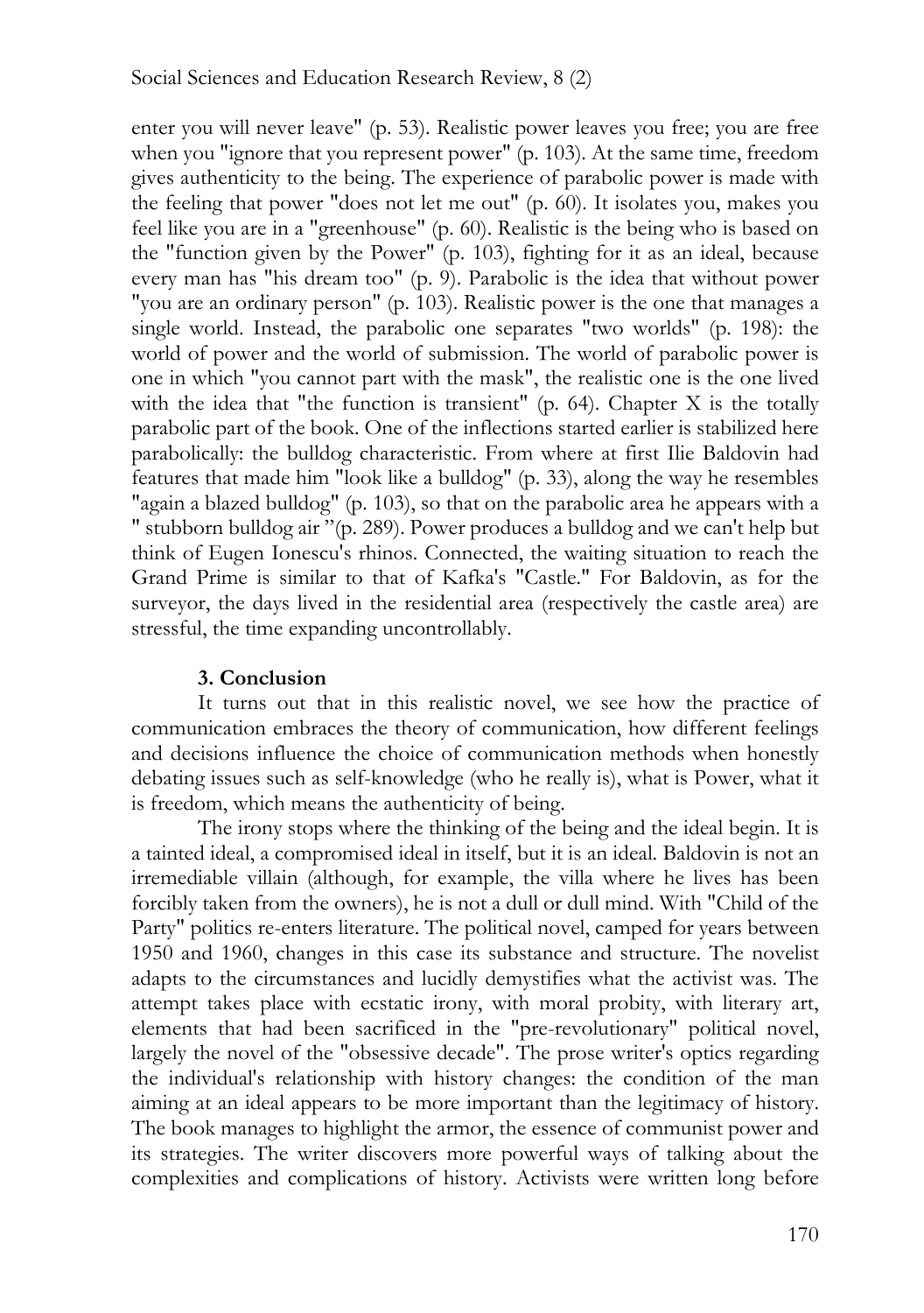1989. Because it was mandatory for the activist to be a role model for "comrades", the books took on a fad and fake outline. A way, a situation and a way had to be identified for the activist to be a man without annoyance. Ilie Baldovin is a quality activist. Ilie Baldovin is not, as in other books, a figure of the author in a self-portrait with barely moving data. From this perspective, we find that the novel by the critic Marin Beşteliu is above the value level of those written about the "obsessive decade". Baldovin is a rocky character, built from the crumbly material of a true novelist's imagination. He reaches us on the path opened by Marin Preda with Nicolae Moromete from "The Great Lonely One".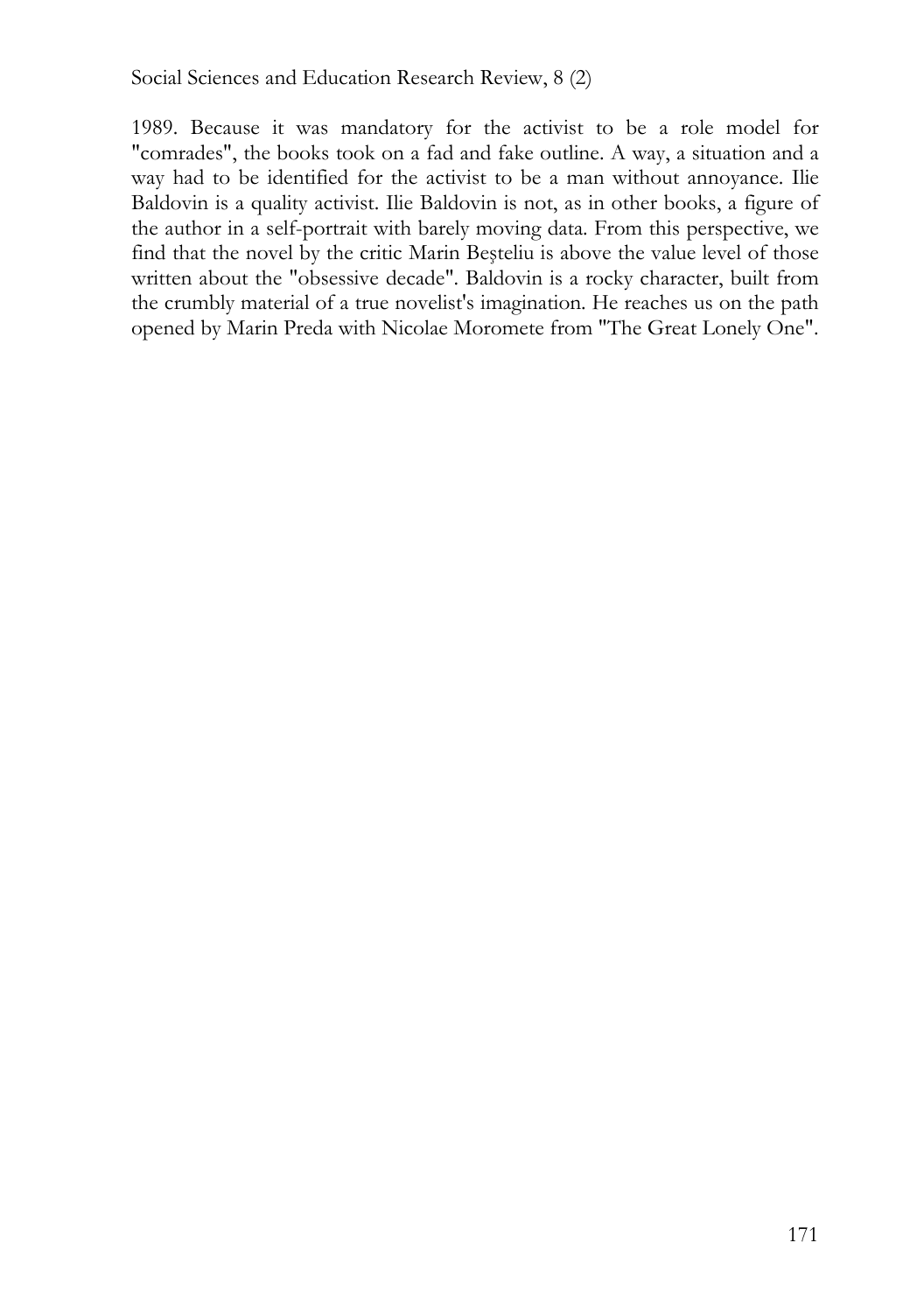# **REFERENCES**

Badal, B. P. (2021). Buddhists Herminutics: An Analysis of Dhammapada in Sustainable Development. *Research Nepal Journal of Development Studies*, *4*(1), 27- 43.

Banţa, I. C. (2017). Italienii din Oltenia. Identitate–diferenţe–alteritate. *În căutarea tărâmului promis: Italienii din România*, 293.

Basic, G., & Delić, Z. (2019). Post-Genocide Society, Social Capital, and Pedagogy of Lifelong Learning: An Analysis of the Empirical Example of Bosnia and Herzegovina. *Social Sciences and Education Research Review*, *6*(2), 31-62.

Basic, G., Lokareva, G. V., & Stadnichenko, N. V. (2021). Inclusive Educational Spaces and Social Pedagogical Recognition: Interaction-and Social-Pedagogy-Inspired Analysis of Space Dynamics in Compulsory, Upper-Secondary and Post-Secondary Education. *Education Sciences*, 11(11), 754.

Besteliu, M. (1975). Realismul literaturii fantastice, Craiova, Scrisul Românesc.

Besteliu, M. (2008). Copilul partidului, Craiova, Editura Aius.

Bunăiașu, C. M., Strungă, A. C., Stoian, A. C., & Tilea, M. (2021). Psychosocial and Curricular Determinations of Intercultural Education Programs. *Revista Romaneasca pentru Educatie Multidimensionala*, *13*(2), 304-322.

Bușu, O. V., & Popescu, M. C. (2018). School performance management evaluation. *Annals of the University of Craiova, Economic Sciences Series*, *2*(46).

Carlos Bonifacio, E. N. (2021). Clima organizacional y su influencia en la gestión educativa de las instituciones de educación básica regular privada de Lima Este.

Căpăţînă, C., Căpăţînă, A., Drăghici, O., Gioroceanu, A., Ivănuş, D., Szathmary, M., ... & Trăistaru, L. Conceptul de colocaţie. *Analele UniversităţiidDin Craiova*, 21.

Chiriţă, E. M. (2020). Istoricul primei reviste a pompierilor militari români. Studium-Revista studenţilor, masteranzilor şi doctoranzilor în istorie, 13(13), 137-149.

Crăciun, A. (2019). The Visual Turn: Corporate Identity as an Alternative Public Relations Tool. In *Big Ideas in Public Relations Research and Practice*. Emerald Publishing Limited.

Csesznek, C., & Coman, C. (2020). Storytelling. Între drum și destinatie. București: C.H. Beck

D'Auria, A., Russo Spena, T., & Bifulco, F. (2021). Proximity Marketing and Context-Information Awareness. In *Digital Transformation in the Cultural Heritage Sector* (pp. 161-180). Springer, Cham.

D'Auria, A., Spena, T. R., & Bifulco, F. (2021). Proximity Marketing and Context-Information Awareness. Digital Transformation in the Cultural Heritage Sector: Challenges to Marketing in the New Digital Era, 161.

Du, M., Li, X., & Luo, L. (2021). A Training-Optimization-Based Method for Constructing Domain-Specific Sentiment Lexicon. Complexity, 2021.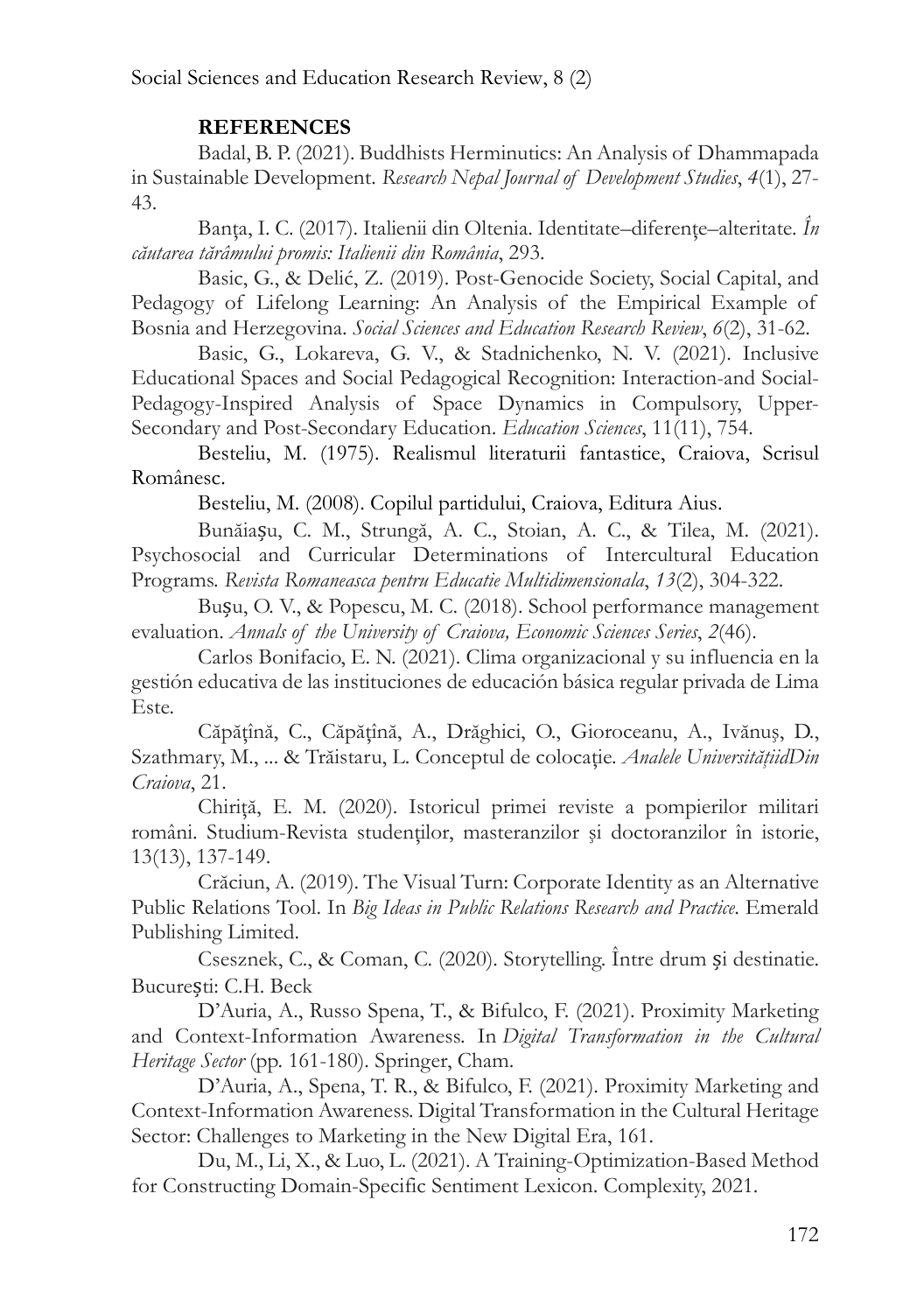Social Sciences and Education Research Review, 8 (2)

Frunza, S. (2021). Meditation Techniques in the Quest for Balance and Authenticity. *Journal for the Study of Religions and Ideologies*, 3-18.

Frunză, S. (2020). *Filosofie şi cominicare cotidiană: cărţile ar putea să-ţi schimbe viaţa*. Lumen.

Gioroceanu, A. (2018). Texte juridice, perspective lingvistice. Craiova: Aius

Hategan, V. (2021a). Philosophical practice at the crossroads: the road to professionalism: by Vasile Hațegan. *Interdisciplinary Research in Counseling, Ethics and Philosophy-IRCEP*, *1*(2), 22-27.

Hategan, V. (2021b). Philosophical practice: Interdisciplinary links with other fields: by Vasile Hațegan. *Interdisciplinary Research in Counseling, Ethics and Philosophy-IRCEP*, *1*(1), 3-8.

Hațegan, V. P. (2021c). Spiritual and Philosophical Practices: Together for Community Using the Counseling. *Religions*, *12*(8), 603.

Hoque, M. A., Rasiah, R., Furuoka, F., Kumar, S., Siddique, M. M. R., & Biswas, S. K. (2021). The Effects of the COVID-19 Pandemic on the Readymade Garments Workers in Bangladesh: Living in Limbo. In *Handbook of Research on the Impact of COVID-19 on Marginalized Populations and Support for the Future* (pp. 137-152). IGI Global.

Ionescu, A. (2013, March). Marqueurs évidentiels dans la presse écrite roumaine. In *Actas del XXVI Congreso Internacional de Lingüística y Filología Románica* (pp. 525-532). De Gruyter.

Koetaan, M. L. M. (2020). *Professional development needs of junior-and mid-level managers at a South African university* (Doctoral dissertation, North-West University (South Africa)).

Koetaan, M. L. M. (2020). *Professional development needs of junior-and mid-level managers at a South African university* (Doctoral dissertation, North-West University (South Africa)).

Li, H. (2021). An Empirical study to determine the role of social media in the development of businesses. *Revista Argentina de Clínica Psicológica*, *30*(1,961- 970).

Li, H. (2021). Analysis of the implementation effect of environmental policy for economic development. *Revista Argentina de Clínica Psicológica*, *30*(1), 620.

Negrea, X. (2018). Narcissism and the new free market Segment. About the new narrative identities. *Annals of the University of Craiova for Journalism, Communication and Management*, *4*(1), 122-128.

Negrea, X. Interrogation as a type of communicative behaviour in the digital environment. *Research terminals in the social sciences*, 35.

Okorokova, V. (2021). The Forms of Expression of Society Virtualization as a Post-Historical Phenomenon (Ukrainian Aspect). Postmodern Openings, 12(2), 246-258.